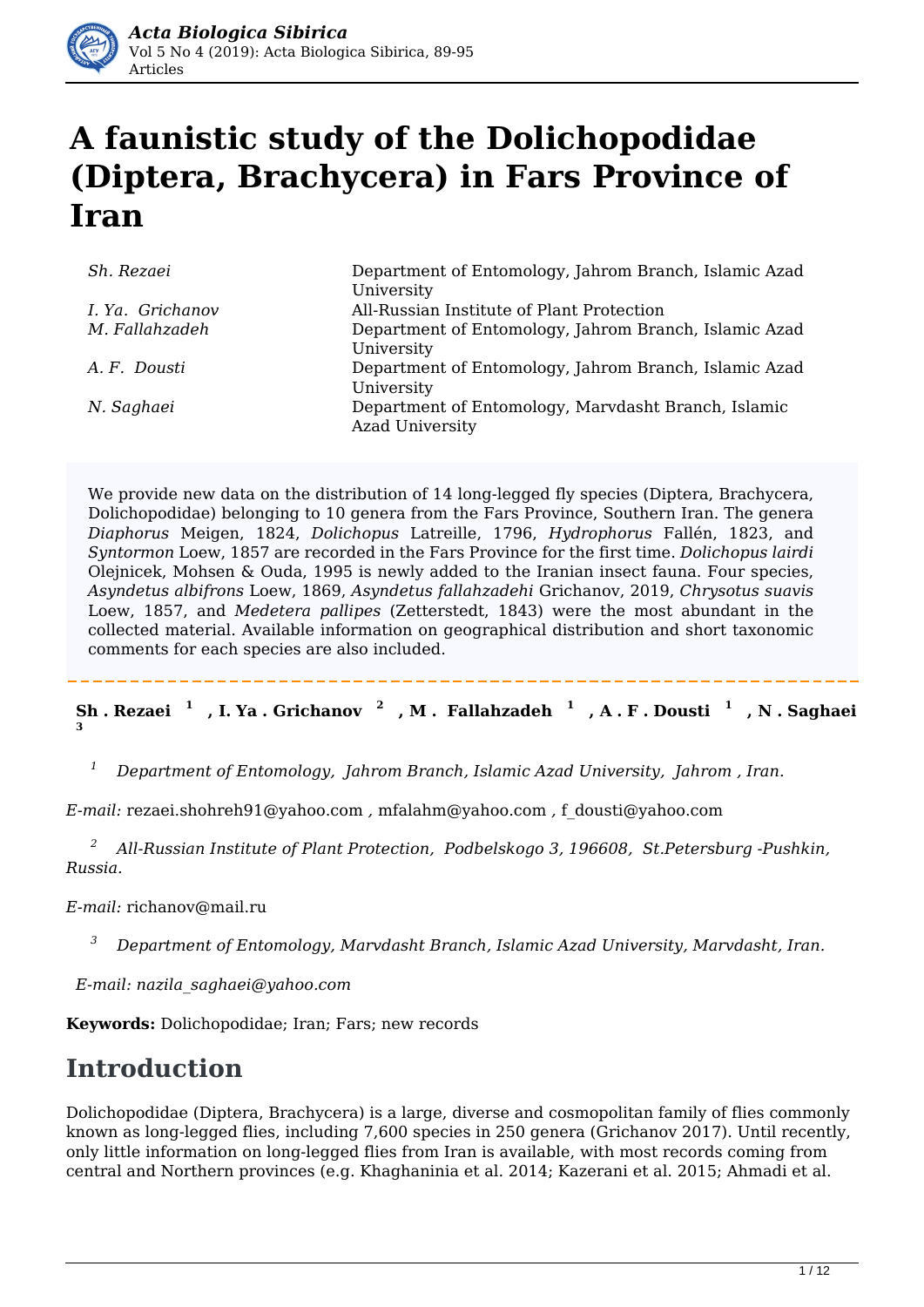

2016). A comprehensive review of the work done on Iranian Dolichopodidae wasps by various researchers was by Grichanov (2016), based on all the available information and examination of some specimens. In total, this review included 114 species. Since that time several important works on Iranian long-legged flies have been published and the known number of species from the country has increased to 155.

The present study continues a series of publications dealing with the family Dolichopodidae in southern Iran (Rezaei et al. 2019; Grichanov and Rezaei 2019). The aim of the current work is to improve our knowledge of the Iranian fauna of the fly family Dolichopodidae. We provide further information on the distribution of long-legged flies in the Fars Province, southern Iran.

# **Material and methods**

The specimens were collected by Malaise traps in four different localities of the Fars province (South Iran). Sampling localities are briefly described below.

**Loc. A)**: IRAN, Fars, Dalin, 52°07'54.7"E, 30°02'15.0"N.

Dalin is a small village in Hamaijan rural district, Sepidan County. Dalin is located in the west of Fars province, having a cold and mountainous climate with green and breezy summers and snowy winters. Diverse rivers favour the cultivation of, for example, apple (*Malus pumila* Miller), plum tree (*Prunus* spp.) and walnut (*Juglans regia* L.) orchards.

**Loc. B)**: IRAN, Fars, Shiraz County, Jannat garden, 52°28'9.147"E, 29°36'52.373"N.

The climate has distinct seasons, and is overall classed as a hot semi-arid climate, though it is only a little short of a hot-summer Mediterranean climate. Shiraz contains a considerable number of gardens. Jannat garden has a large number of fruit trees and ornamental plants including walnut, pomegranate (*Punica granatum* L.), pine (*Pinus* ssp.) and cypress trees (*Cupressus sempervirens* L.).

**Loc. C)**: IRAN, Fars, Dasht–e Arzhan, 51°59'3.439"E, 29°39'39.047"N.

Dasht-e Arzhan is a village in Arzhan rural district, Shiraz County. This village lies in an ecologically important zone that is Arzhan and Parishan protected area. The area is included into the southern Zagros, characterized by rocky ground, predominately formed by *Quercus* spp., together with *Astragalus* spp. and herbaceous plants.

**Loc. D)**: IRAN, Fars, Larestan, 54°26'1.36"E, 27°31'55.4"N.

Larestan is located in the south of Fars province and has a very hot and desert climate, with hot and dry plains, water shortages and many salt domes. The vegetation includes eucalyptus (*Eucalyptus* spp.), acacia (*Acacia* spp.), jujube (*Ziziphus* spp.) and olive (*Olea* spp.). The pastures are mostly covered with milk vetch (*Astragalus* spp.).

The general species distribution is given after Negrobov et al. (2013) and Grichanov (2017). Type localities are provided, and country lists (in zoogeographical regions) are arranged alphabetically. Photos of some species and habitat photos are provided. The specimens in ethanol have been studied with a <sup>®</sup>Zeiss Discovery V-12 stereomicroscope and <sup>®</sup>AxioCam MRc5 camera attachment. Voucher specimens are deposited in collections of the Zoological Museum of Moscow State University, Moscow, Russia (ZMUM), the Zoological Institute of the Russian Academy of Sciences, St. Petersburg (ZIN) and the Department of Entomology, Jahrom Branch, Islamic Azad University, Jahrom, Iran (JIAU).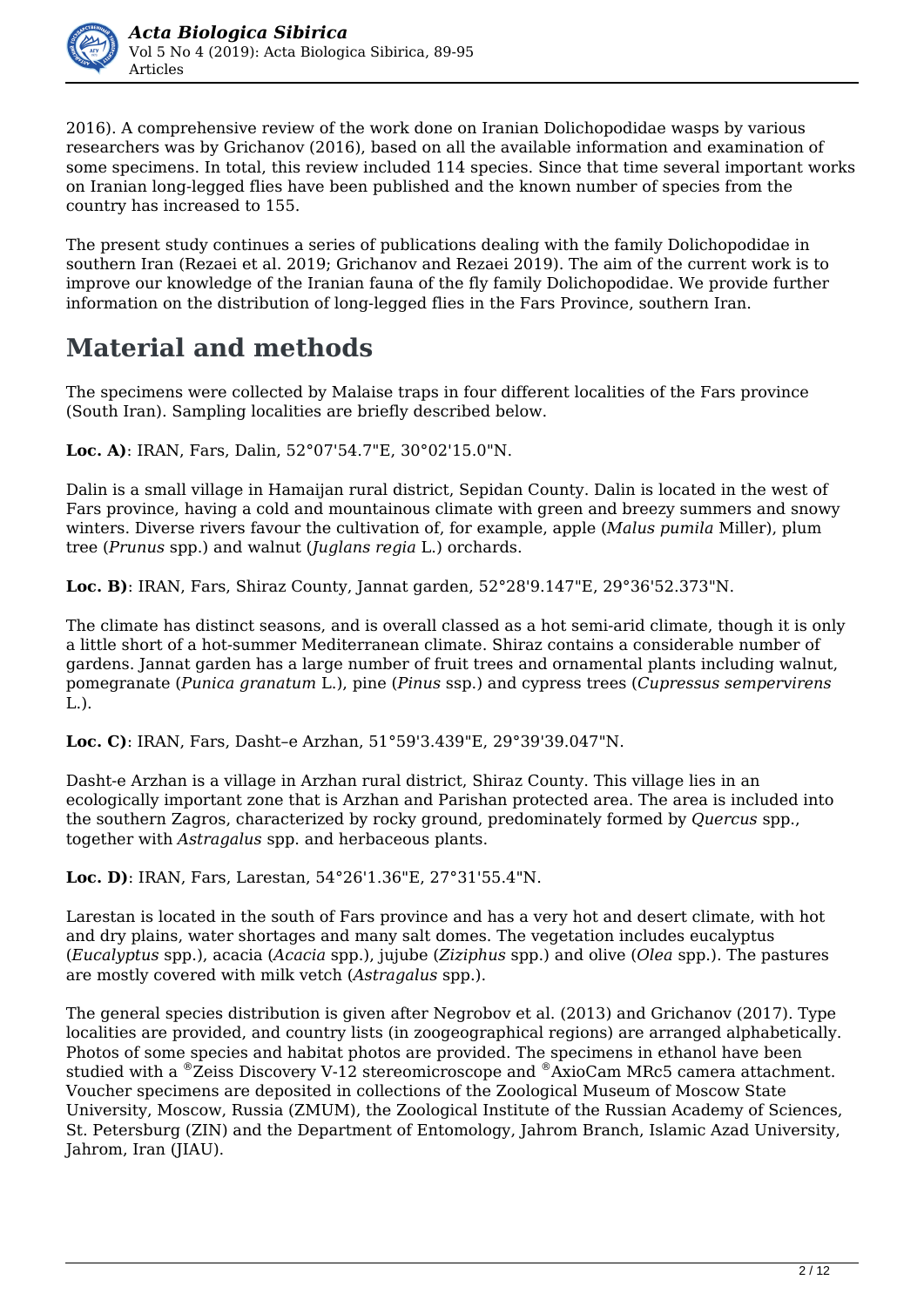

# **Results**

We have collected a total of 824 specimens of Dolichopodidae in Fars province, representing 14 species. In the following, the individual species are arranged alphabetically within each genus.

### *Asyndetus* **Loew, 1869**

### *Asyndetus**albifrons* **Loew, 1869**

MATERIAL. **Iran, Fars province**, **Dasht-e Arzhan** (51°59'3.439"E, 29°39'39.047"N): 5♂, 4♀, 23–30.5.2017; 2♂, 6♀, 31.5.2017–6.6.2017; 16♂, 15♀, 7–13.6.2017; 3♂, 5♀, 14–20.6.2017; 2♂, 6♀, 21–27.6.2017; 5♂, 4♀, 2–9.6.2018; 4♂, 7♀, 10–17.6.2018; 2♂, 2♀, 18–24.6.2018; 3♂, 8♀, 25.6.2018–1.7.2018; 2♀, 2–9.7.2018; 5♂, 5♀, 10–17.7.2018; 3♀, 18–24.7.2018; 2♂, 2♀, 25–31.7.2018; 2♂, 4♀, 1–7.8.2018; 5♂, 8♀, 8–9.8.2018; **Larestan location1** (54°59'2.3"E, 27°32'6.7"N): 14♂, 27♀, 23–29.7.2018; 23♂, 13♀, 30.7.2018–5.8.2018; 18♂, 24♀, 6–12.8.2018; 12♂, 28♀, 13–19.8.2018; 12♂, 14♀, 20–26.8.2018; **Larestan location 2** (54°26'1.36"E, 27°31'55.4"N): 8♂, 13♀, 30.3–9.4.2018; 3♂, 9♀, 10–20.4.2018; 3♂, 8♀, 21–30.4.2018; 6♂, 12♀, 1–11.5.2018; 3♀, 12–21.5.2018; **Shiraz** (52°28'9.147"E, 29°36'52.373"N): 6♂, 2♀, 23–29.4.2017; 1♂, 1♀, 30.4-6.5.2017; 1♂, 7-13.5.2017; 1♂, 14-20.5.2017; 7♂, 6♀, 17–23.7.2018; 4♂, 2♀, 24–30.7.2018; 2♂, 2♀, 31.7–6.8.2018; 1♀, 7–13.8.2018; 1♂, 4–11.9.2018.

REMARKS. The species was the most abundant in all localities (see also Rezaei et al. 2019).

DISTRIBUTION. Type locality: Bir Abrag (South Eastern Desert). Palaearctic or Afrotropical: Egypt (close to Hala'ib Triangle); Palaearctic: Iraq,Iran.

### *Asyndetus**chaetifemoratus* **Parent, 1925**

MATERIAL. **Iran, Fars province**, **Dasht-e Arzhan** (51°59'3.439"E, 29°39'39.047"N): 1♂, 10–17.7.2018; **Shiraz** (52°28'9.147"E, 29°36'52.373"N): 2♂, 17–23.7.2018.

REMARKS. The species was recorded from Dalin locality of the Fars province by single male (Rezaei et al. 2019).

DISTRIBUTION. Type locality: Egypt: Baharia Oasis. Palaearctic: Egypt,Iran, Israel, Russia (Astrakhan).

### *Asyndetus**fallahzadehi* **Grichanov , 2019**

MATERIAL. **Iran, Fars province**, **Dasht-e Arzhan** (51°59'3.439"E, 29°39'39.047"N): 1♀, 23–30.5.2017; 1♂, 2♀, 31.5.2017–6.6.2017; 2♂♀, 14-20.6.2017; 3♂, 2♀, 10–17.6.2018; 1♀, 18–24.6.2018; 1♂, 25.6.2018–1.7.2018; 2♀, 2–9.7.2018; 1♂, 10–17.7.2018; 1♂, 18–24.7.2018; 2♂♀, 25–31.7.2018; 2♂, 2♀, 1–7.8.2018; 1♂, 8–9.8.2018; 2♂♀, 2–9.6.2018; 2♂, 1–7.8.2018; 1♂, 8–9.8.2018; **Larestan location1** (54°59'2.3"E, 27°32'6.7"N): 13♂, 8♀, 23–29.7.2018; 10♂, 6♀, 30.7.2018–5.8.2018; 10♂, 12♀, 6–12.8.2018; 4♂, 13♀, 13–19.8.2018; 5♂, 2♀, 20–26.8.2018; **Larestan location 2** (54°26'1.36"E, 27°31'55.4"N): 2♂, 2♀, 30.3–9.4.2018; 3♀, 10–20.4.2018; 1♂, 2♀, 21–30.4.2018; 6♀, 1–11.5.2018; **Shiraz** (52°28'9.147"E, 29°36'52.373"N): 1♀, 23–29.4.2017; 1♂, 17–23.7.2018; 1♀, 24–30.7.2018; 1♂, 31.7–6.8.2018; 2♀, 17-23.7.2018 1♂, 7–13.8.2018; 1♀, 28.8-3.9.2018; 1♀, 4-11.9.2018.

REMARKS. The species was described by males and females collected from all studied localities of the Fars province (Rezaei & Grichanov, 2019).

DISTRIBUTION. Type locality: Iran: Fars Province, Larestan. Palaearctic: Iran.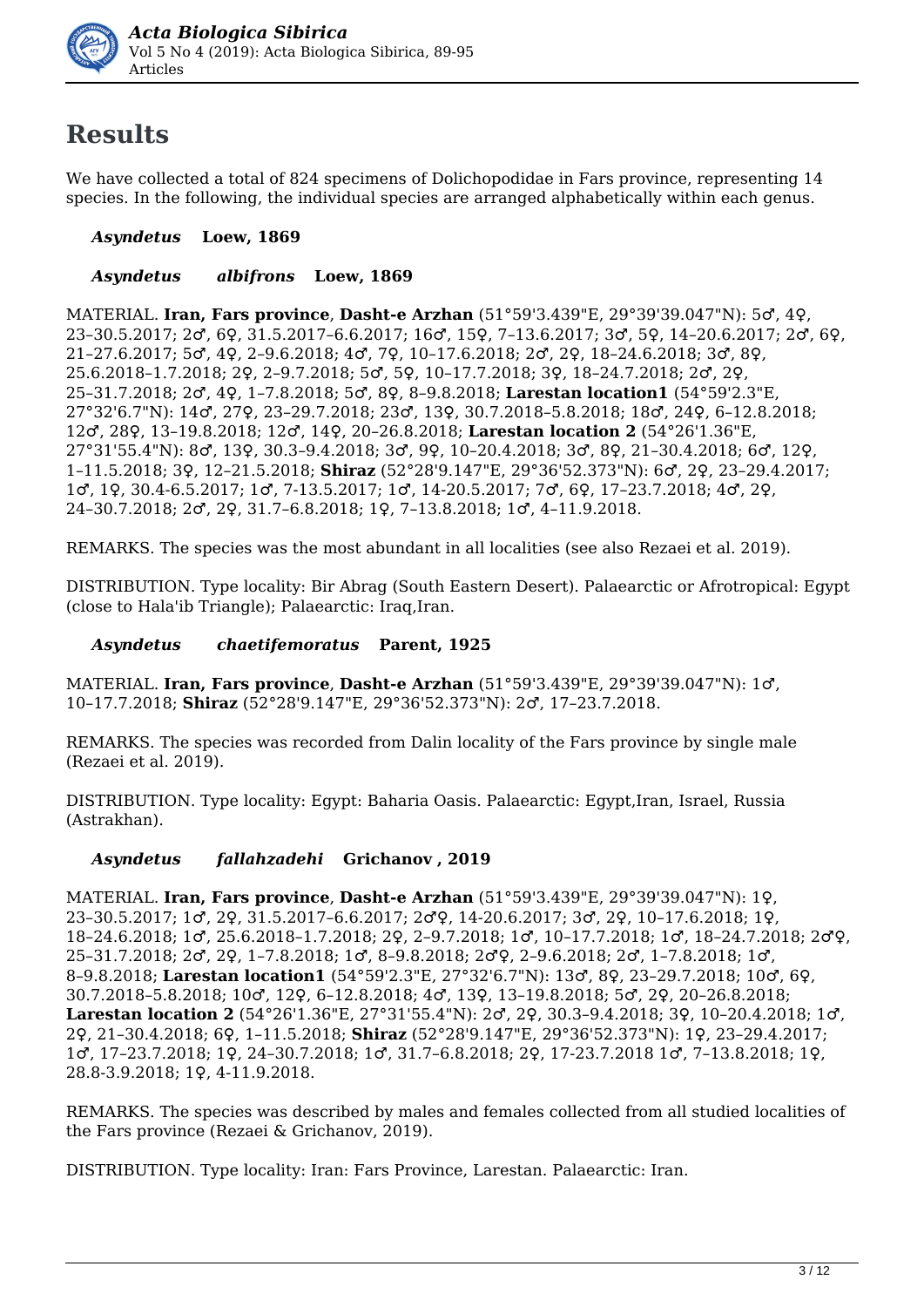

*Chrysotus* **Meigen , 1824**

#### *Chrysotus* **aff** *obscuripes* **Zetterstedt , 1838**

MATERIAL. **Iran, Fars province**, **Shiraz** (52°28'9.147"E, 29°36'52.373"N): 1♀, 18-19.10.2018.

REMARKS. Southern Palaearctic *Chrysotus* species are indistinguishable by females; a female collected is close to the Trans-Palaearctic *C. obscuripes* reported previously in the North West of Iran without indicating original material (Khaghaninia et al., 2016).

#### *Chrysotus**suavis* **Loew, 1857**

MATERIAL. **Iran, Fars province**, **Dasht-e Arzhan** (51°59'3.439"E, 29°39'39.047"N): 1♀, 10–17.6.2018; 1♀, 23–30.5.2017; 1♀, 31.5.2017–6.6.2017; 1♀, 7–13.6.2017; 1♀, 14-20.6.2017; **Larestan location 2** (54°26'1.36"E, 27°31'55.4"N): 1♂, 5♀, 30.3–9.4.2018; 3♂, 11♀, 10–20.4.2018; 4♂, 25♀, 21–30.4.2018; 6♂, 9♀, 1–11.5.2018; 2♂, 2♀, 12-21.5.2018; **Fars province**, **Shiraz** (52°28'9.147"E, 29°36'52.373"N): 1♂, 16♀, 23-29.4.2017; 6♂, 7♀, 30.4-6.5.2017; 13♂, 14♀, 7-13.5.2017; 3♂, 3♀, 14-20.5.2017; 2♂, 2♀, 21-27.5.2017; 1♂, 24-30.7.2018; 1♀, 31.7-6.8.2018; 1♀, 28.8-3.9.2018.

DISTRIBUTION. Type locality: Germany: "Coln"; Austria: "Neusiedler See in Ungarn". Palaearctic: Afghanistan, Algeria, Armenia, Austria, Azerbaijan, Belgium, Bosnia and Herzegovina, Bulgaria, N China, Croatia, Czech Republic, Egypt, Estonia, Finland, France, Georgia, Germany, Greece (North Aegean), Hungary, Iraq, Iran, Israel, Italy, Kyrgyzstan, Latvia, Lithuania, Middle Asia, Mongolia, Morocco, Netherlands, Norway, Poland, Romania, Russia (Adygea, Alania, Altai Rep., Astrakhan, Blagoveshchensk, Buryatia, Irkutsk, Kabardino-Balkaria, Kamchatka, Khabarovsk, Krasnodar, Krasnoyarsk, Kursk, Leningrad, Lipetsk, Magadan, Pskov, Rostov, Ryazan, Sakhalin, Tatarstan, Voronezh, Yakutia), Serbia, Slovakia, Spain (Canary Is), Sweden, Switzerland, Turkey (Adiyaman, Antalya, Antakya, Artvin, Gaziantep, Kizildere, Sanliurfa), UK, Ukraine (Cherkasy, Kherson, Odessa).

#### *Diaphorus* **Meigen , 1824**

*Diaphorus* **aff .** *parenti* **Stackelberg , 1928**

MATERIAL. **Iran, Fars province**, **Shiraz** (52°28'9.147"E, 29°36'52.373"N): 3♀, 24-30.7.2018; 1♀, 31.7-6.8.2018.

REMARKS. Southern Palaearctic *Diaphorus*species are poorly distinguishable by females; females examined keys (Grichanov, 2007) to rather rare *D*. *parenti* known from Palaearctic China, from the Russian Caucasus, Siberia and the Far East.

#### *Dolichopus* **Latreille , 1796**

#### *Dolichopus**lairdi* **Olejnicek Ouda , 1995 (Fig. 1)**

MATERIAL. **Iran, Fars province**, **Larestan location1** (54°59'2.3"E, 27°32'6.7"N): 1♂, 23–29.7.2018

DISTRIBUTION. Type locality: Iraq: Baghdad, Babylon Hotel, garden. Palaearctic: Iraq. New species for Iran.

REMARKS. This is the first record of the species after description.

*Hydrophorus* **Fallén , 1823**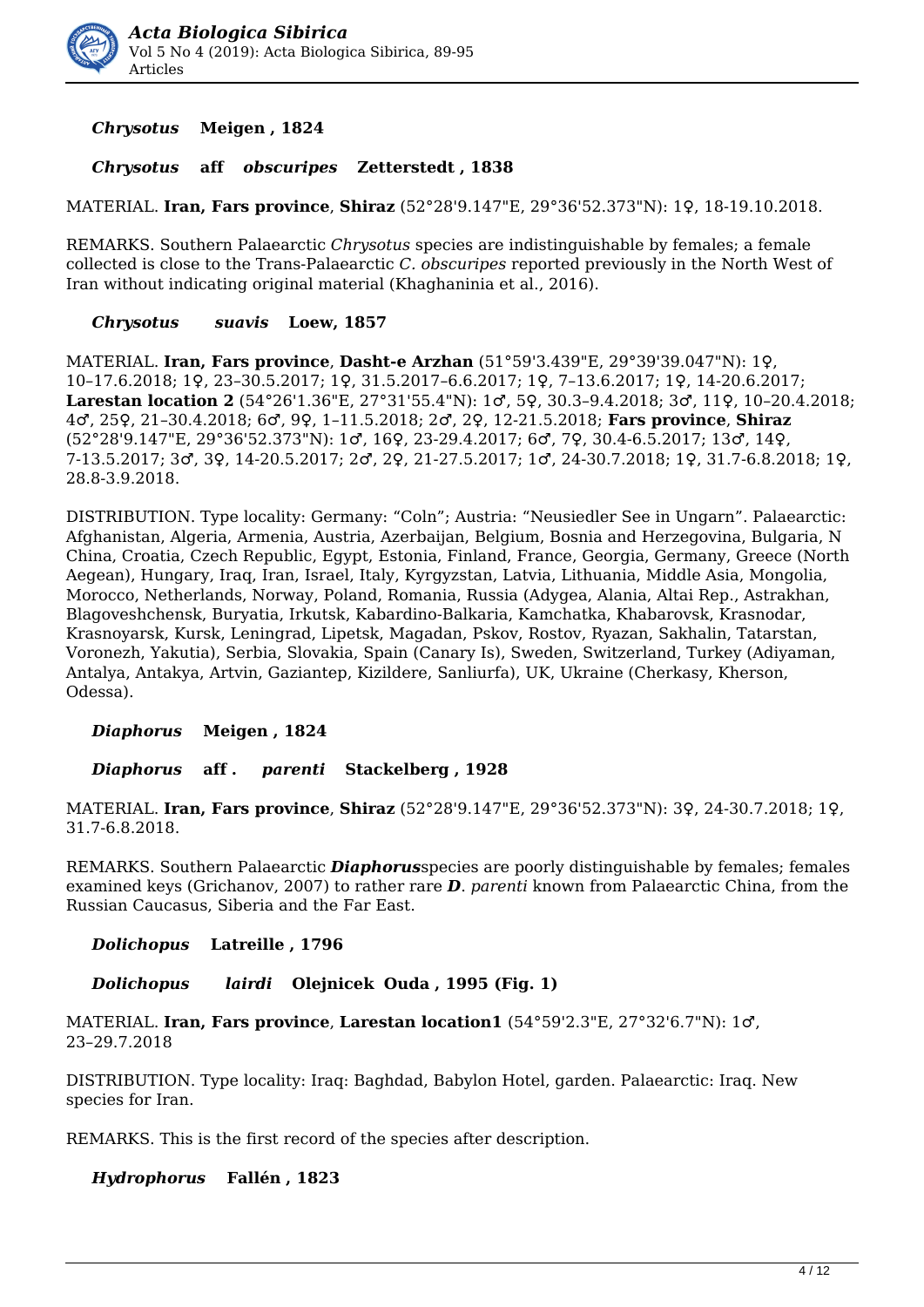

### *Hydrophorus**praecox* **(Lehmann, 1822)**

MATERIAL. **Iran, Fars province**, **Dasht-e Arzhan** (51°59'3.439"E, 29°39'39.047"N): 1♂, 10–17.7.2018.

DISTRIBUTION. Type locality: Germany: Hamburg. Palaearctic: Abkhazia, Austria, Belgium, Bulgaria, China, Cyprus, Czech Republic, Denmark, Egypt, Estonia, Finland, France, Georgia, Germany, Golan Heights, Greece, Hungary, Iraq, Iran, Ireland, Israel, Kazakhstan, Latvia, Mongolia, Netherlands, Norway, Poland, Portugal (Azores), Romania, Russia (Astrakhan, Chechnya, Chukotka, Crimea, Kabardino-Balkaria, Karelia, Khabarovsk, Krasnodar, Krasnoyarsk, Leningrad, Murmansk, Stavropol, Voronezh), Slovakia, South Arabia, Spain, Sweden, Switzerland, Tunisia, Turkey (Antalya, Bolu), UK, Ukraine (Kherson, Odessa); Oriental: China, India; Australian: Australia, French Polynesia, New Zealand; Afrotropical: Aldabra, Angola, Botswana, Gambia, Cape Verde Is., Ethiopia, Kenya, Mauritania, Mauritius, Namibia, Nigeria, Rodriguez, Senegal, South Africa, St Helena, Tanzania; Neotropical: Chile. New species for Fars Province.

#### *Medetera* **Fischer von Waldheim, 1819**

#### *Medetera**media* **Parent, 1925 (Fig. 2)**

MATERIAL. **Iran, Fars province**, **Dasht-e Arzhan** (51°59'3.439"E, 29°39'39.047"N): 1♀, 31.5.2017–6.6.2017; **Iran, Larestan location 2** (54°26'1.36"E, 27°31'55.4"N): 1♀, 10–20.4.2018; 1♂, 4♀, 18-19.10.2018; 4♀, 21-30.4.2018;**Shiraz** (52°28'9.147"E, 29°36'52.373"N): 3♂, 4♀, 17–23.7.2018; 2♂, 24–30.7.2018; 1♂, 31.7-6.8.2018; 1♂, 7–13.8.2018.

REMARKS. Rezaei, Grichanov, & Fallahzadeh (2019) recorded the species from Dalin locality of the Fars province by single male. It was not appropriately illustrated in old literature; we provide here colour photos of imago for the first time.

DISTRIBUTION. Type locality: Tunisia. Palaearctic: Egypt, Kazakhstan, Iran, Turkmenistan, Tunisia.

#### *Medetera**pallipes* **( Zetterstedt , 1843)**

MATERIAL. **Iran, Fars province**, **Larestan location1** (54°59'2.3"E, 27°32'6.7"N): 1♂,30.7.2018–5.8.2018; 1♂, 13-19.8.2018; **Iran, Larestan location 2** (54°26'1.36"E, 27°31'55.4"N): 1♂, 1♀, 30.3-9.4.2018; 3♂, 1♀, 10-20.4.2018; 6♂, 5♀, 21-30.4.2018; 4♀, 1-11.5.2018; **Shiraz** (52°28'9.147"E, 29°36'52.373"N): 3♂, 30.4-6.5.2017; 2♂, 1♀, 7-13.5.2017; 1♂, 2♀, 14-20.5.2017; 2♂, 2♀, 21-27.5.2017.

DISTRIBUTION. Type locality: Scania, "in Ostrog ad Wadstena; Botnia orientali ad Johannis Ro prope Torneä" [Sweden; Denmark]. Palaearctic: Austria, Belgium, Czech Republic, Denmark, Egypt, Estonia, Finland, France, Georgia, Germany, Golan Heights, Greece, Hungary, Iran, Israel, Morocco, Netherlands, Norway, Poland, Romania, Russia (Adygea, Chechnya, Crimea, Kabardino-Balkaria, Karelia, Krasnodar, Leningrad, Novgorod, Pskov, Ryazan, Stavropol, Voronezh), Slovakia, Spain, Switzerland, Sweden, Turkey (Antalya, Hakkari, Kars), UK, Ukraine (Kherson). New for Fars province.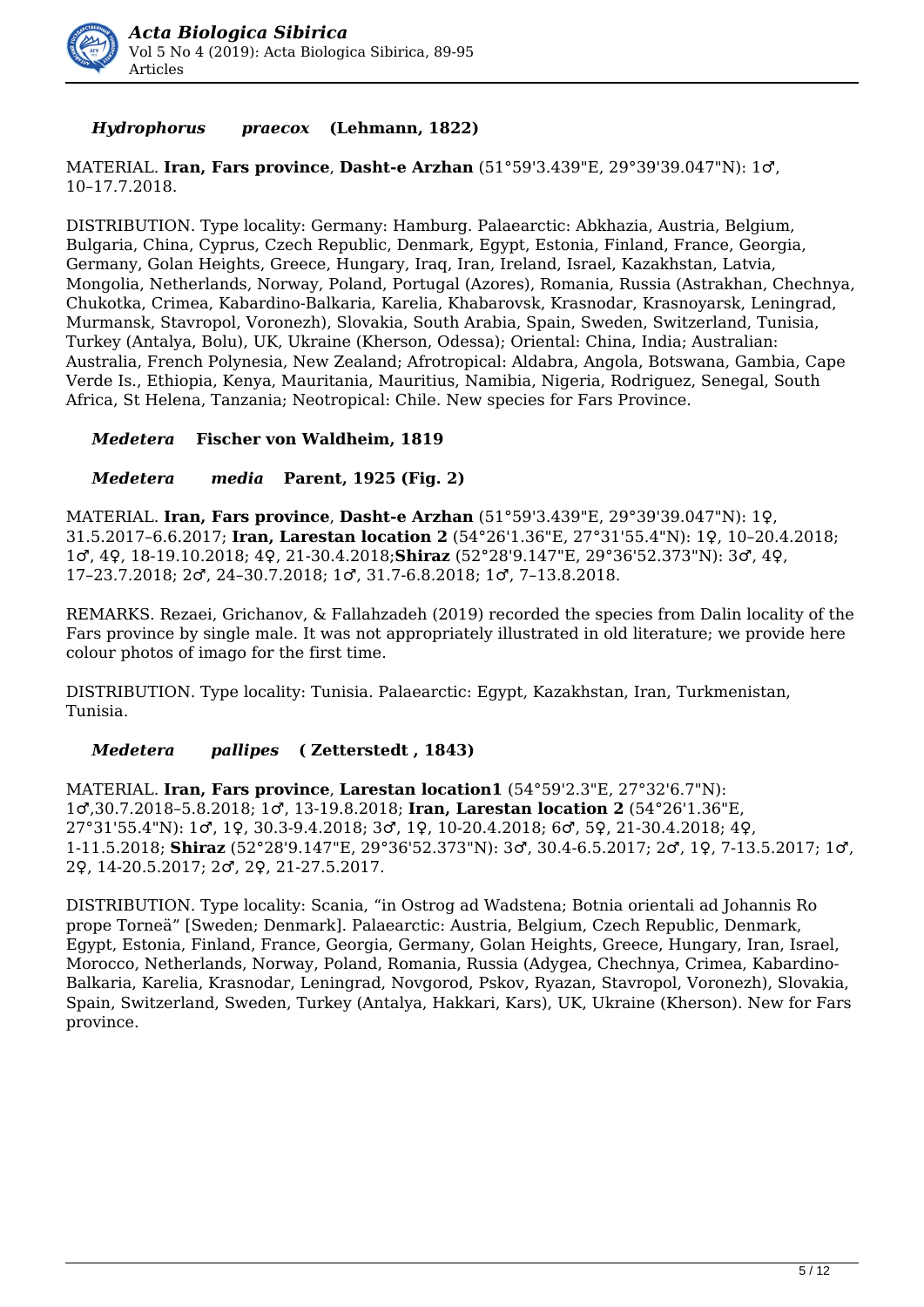

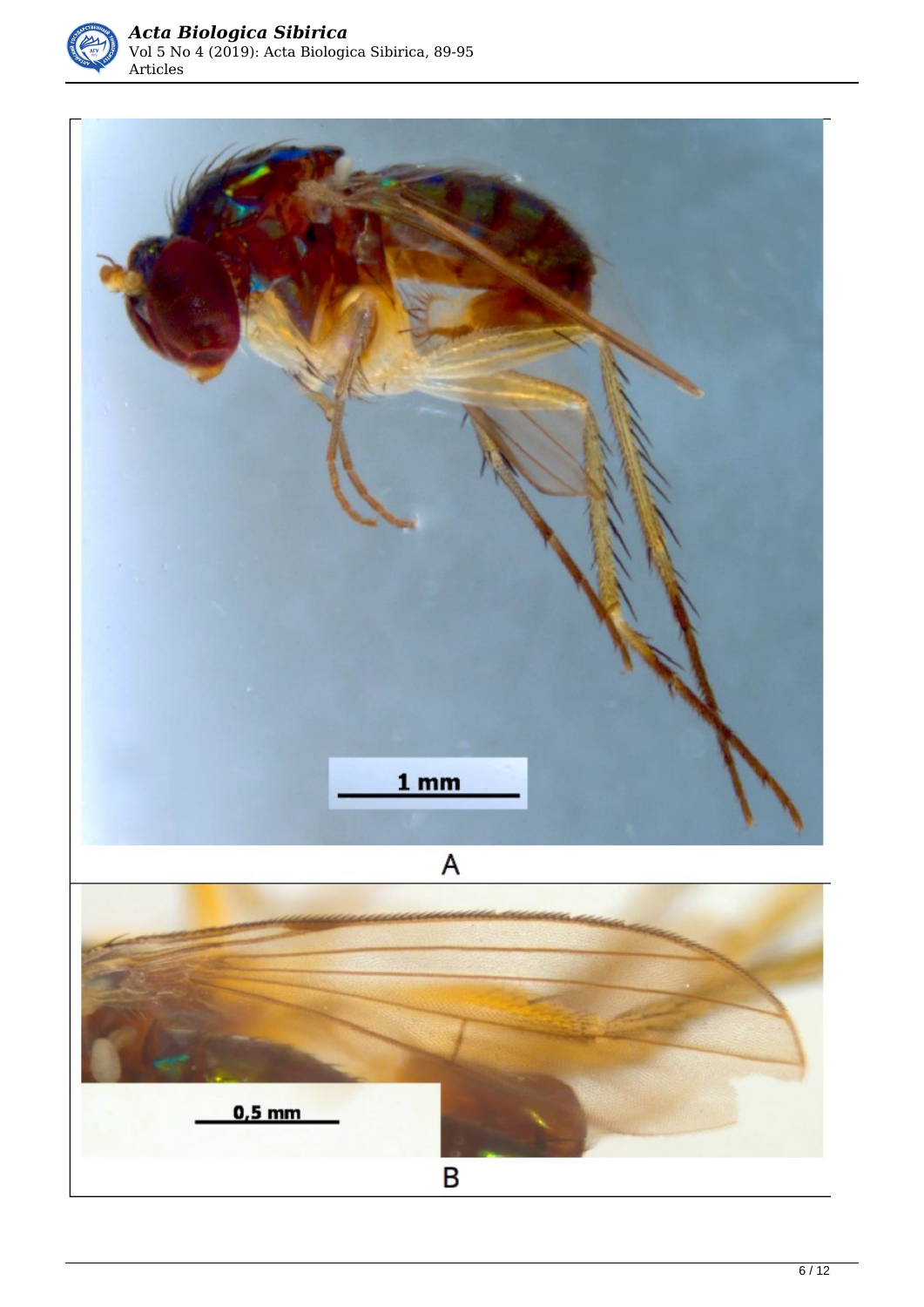

**Figure 1.** *Dolichopus lairdi Olejnicek, Mohsen & Ouda, 1995: A-male habitus; B-wing.* 

#### *Sciapus* **Zeller, 1842**

#### *Sciapus* **aff .** *adumbratus* **(Becker, 1902)**

MATERIAL. **Iran, Fars province**, **Dasht-e Arzhan** (51°59'3.439"E, 29°39'39.047"N): 1♀, 23-30.5.2017.

DISTRIBUTION. Type locality: [Egypt:] "Siala". Afrotropical: Oman, United Arab Emirates; Palaearctic: Egypt, Iran, Iraq, Morocco, Tunisia, Turkmenistan. The species single male was recorded from Dalin locality of the Fars Province (Rezaei et al. 2019).

#### *Syntormon* **Loew, 1857**

*Syntormon* **aff .** *pallipes* **( Fabricius , 1794)**

MATERIAL.**Iran, Fars province**, **Shiraz** (52°28'9.147"E, 29°36'52.373"N): 1♀, 7–13.8.2018.

REMARKS. Palaearctic *Syntormon* species are poorely distinguishable by females. Several species of the genus are known in Iran. A female collected is close to *S*. *pallipes*, common species in the North West and Centre of this country (e.g. Grichanov et al. 2017), widely distributed in the Palaearctic, Afrotropical and Oriental Regions**.**

#### *Tachytrechus* **Haliday , 1851**

*Tachytrechus**planitarsis* **Becker, 1907**

MATERIAL.**Iran, Fars province**, **Shiraz** (52°28'9.147"E, 29°36'52.373"N): 1♀, 31.7–6.8.2018.

REMARKS. Rezaei , Grichanov, & Fallahzadeh (2019) recorded the species from Larestan locality of the Fars province.

DISTRIBUTION. Type locality: Algeria: Biskra. Palaearctic: Algeria, Egypt, Iran, Israel, Saudi Arabia, Spain (Canary Is.), Tunisia, Turkmenistan; Afrotropical: Ethiopia.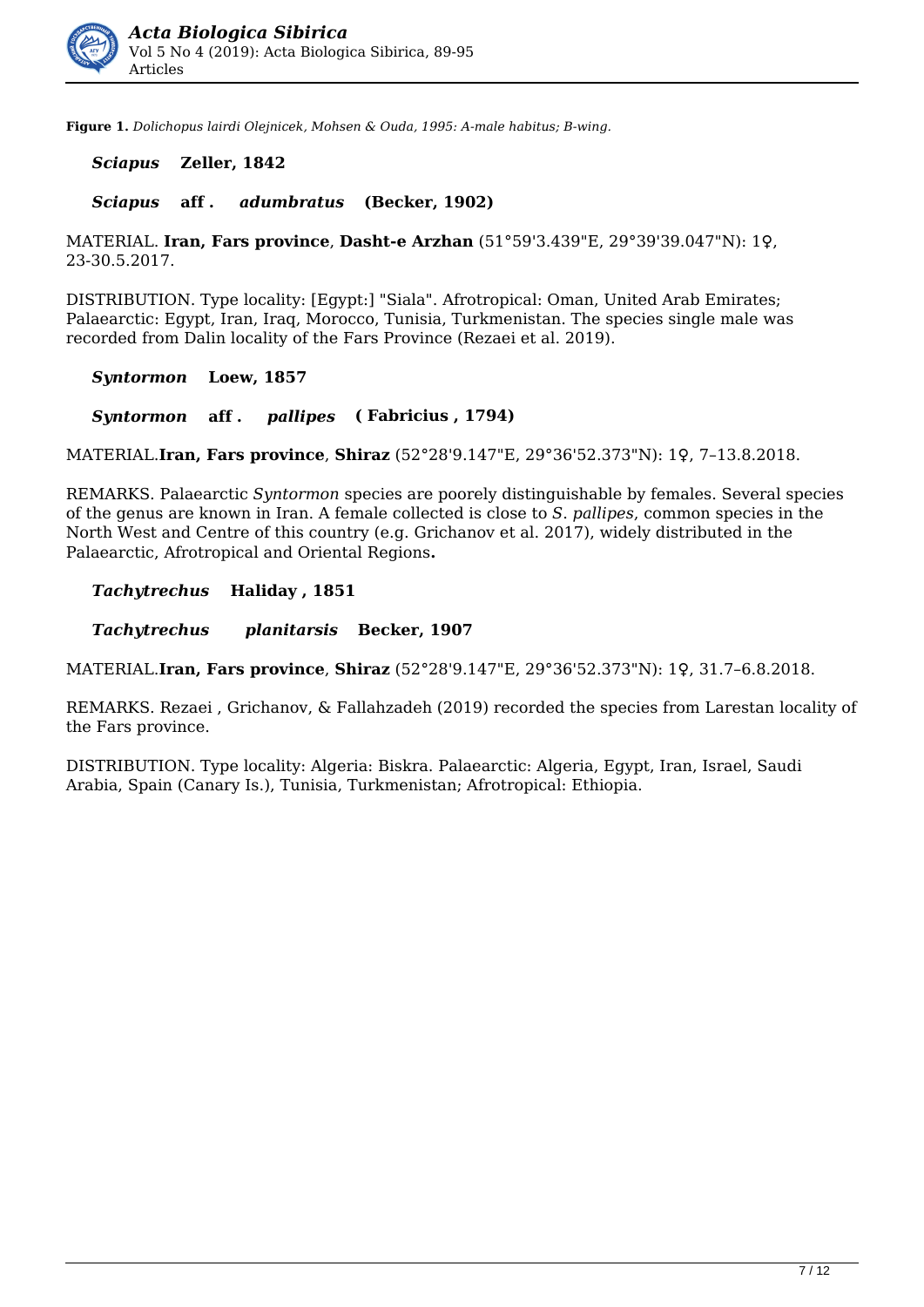

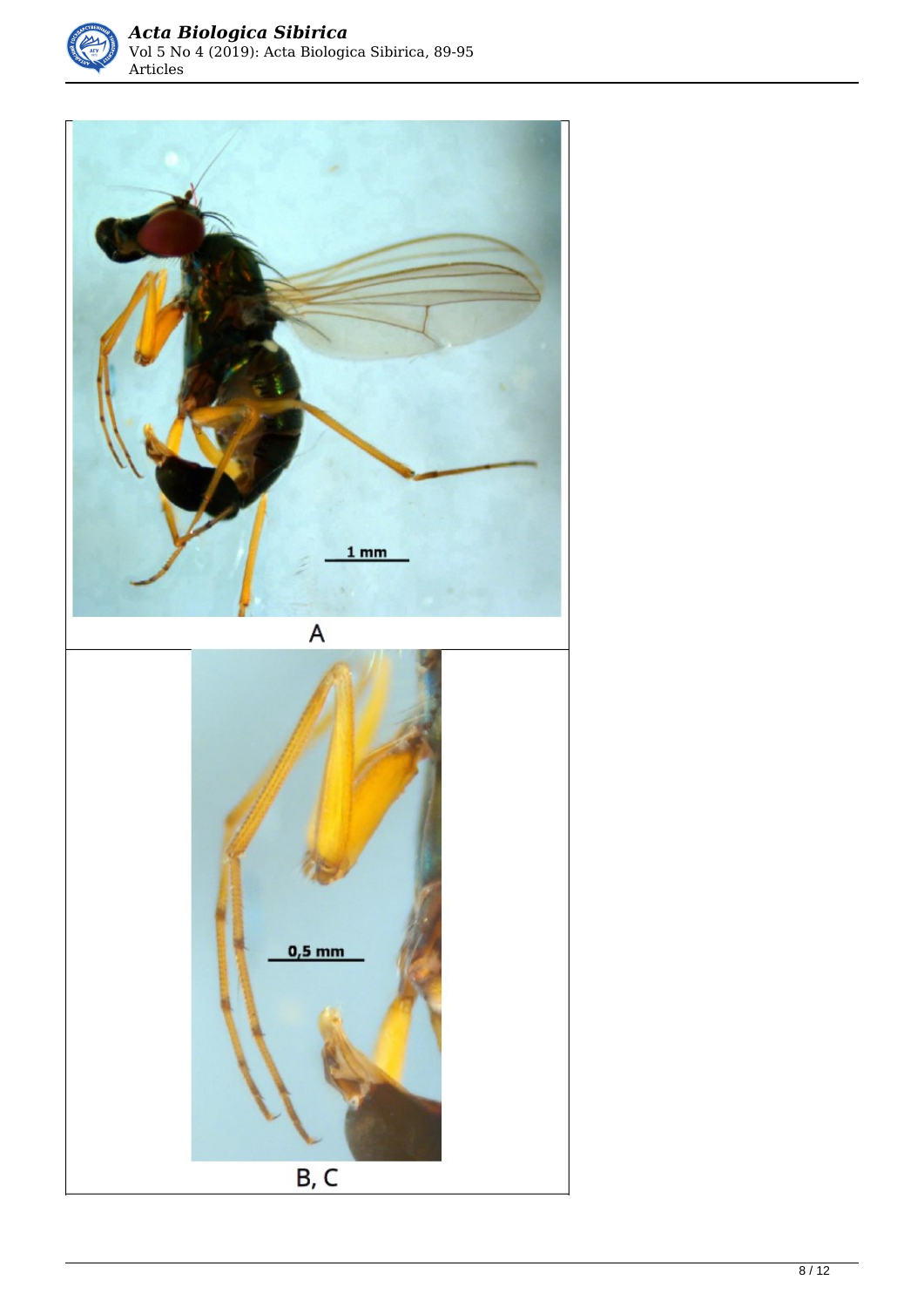

**Figure 2.** *Medetera media Parent, 1925: A-male habitus; B-fore leg; C-hypopygium.* 

#### *Thinophilus* **Wahlberg, 1844**

#### *Thinophilus* **sp.**

MATERIAL. **Iran, Fars province**, **Dasht-e Arzhan** (51°59'3.439"E, 29°39'39.047"N): 1♀, 14-20.6.2017.

REMARKS. *Thinophilus* species are practically indistinguishable by females. Rezaei et al. (2019) recorded a male of the genus *Thinophilus* from Larestan locality, which belongs most probably to an undescribed species.

### **Discussion**

During the present study, 824 specimens have been collected, including 340 males and 484 females. Fourteen species and 10 genera are listed. Based on the current data, a following analysis can be presented. Four species, *Asyndetus albifrons* (56.31%), *Asyndetus fallahzadehi* (17.96%), *Chrysotus suavis* (16.74%) and *Medetera pallipes*(4.61%) were the most abundant in the collected material (Table 1). The comparison of the number of specimens collected in the different months of the present study shows that the highest number of individuals was collected in August (243 specimens), followed by July and April with 185 and 148 specimens, respectively.

| $\overline{All}$ |                     | October        |                | ${\tt September}$ |                | August                    |                 | July                   |                |                 | June            |                | May             |                 | April           | Genus                                                                 |
|------------------|---------------------|----------------|----------------|-------------------|----------------|---------------------------|-----------------|------------------------|----------------|-----------------|-----------------|----------------|-----------------|-----------------|-----------------|-----------------------------------------------------------------------|
| ∣ًٍ              | $\overline{\sigma}$ | $\varphi$      | ď              | $\varphi$         | ď              | $\boldsymbol{\mathsf{Q}}$ | ď.              | $\boldsymbol{\varphi}$ | $\overline{c}$ | $\overline{Q}$  | ರ್              | Ιç             | $\overline{c}$  | ļφ              | $\overline{c}$  | and sp<br>$\rm{ecies}$                                                |
| 265              | 199                 | $\vert_0$      | $\overline{0}$ | $\overline{0}$    | $\mathbf{1}$   | 96                        | 74              | 72                     | 56             | 46              | 33              | 17             | 15              | 34              | 20              | Asyn<br>detus<br>albifro<br>ns<br>Loew,<br>1869                       |
| $\overline{0}$   | 3                   | $\overline{0}$ | $\overline{0}$ | $\overline{0}$    | $\mathbf{0}$   | $\overline{0}$            | $\overline{0}$  | $\overline{0}$         | 3              | l0              | $\overline{0}$  | lo.            | l0.             | $\overline{0}$  | lo              | Asyn<br>detus<br>chaeti<br>femor<br>atus<br>Paren<br>t ,<br>1925      |
| 77               | 71                  | $\overline{0}$ | $\overline{0}$ | $\overline{c}$    | $\overline{0}$ | $35\text{ }$              | $\overline{31}$ | 16                     | 22             | $\overline{12}$ | $\overline{11}$ | $\overline{5}$ | $\overline{0}$  | $\overline{7}$  | 7               | Asyn<br>detus<br>fallah<br>zadehi<br>Grich<br>anov,<br>2019           |
| $\vert$ 1        | $\overline{0}$      | $\vert$ 1      | $\overline{0}$ | $\overline{0}$    | $\overline{0}$ | $\mathbf{0}$              | $\overline{0}$  | $\mathbf{0}$           | $\overline{0}$ | $\overline{0}$  | $\overline{0}$  | lo.            | $\overline{0}$  | $\vert$ 0       | $\overline{0}$  | Chrys<br>otus<br>aff. o<br>bscuri<br>pes Ze<br>tterst<br>edt,<br>1838 |
| 96               | $\overline{42}$     | $\overline{0}$ | $\overline{0}$ | $\mathbf{1}$      | $\overline{0}$ | $\mathbf{1}$              | $\overline{0}$  | $\overline{0}$         | $\mathbf{1}$   | $\overline{4}$  | $\overline{0}$  | 38             | $\overline{32}$ | $\overline{52}$ | $\overline{9}$  | Chrys<br>otus<br>suavis<br>Loew,<br>1857                              |
| 4                | $\overline{0}$      | $\overline{0}$ | $\overline{0}$ | $\overline{0}$    | $\mathbf{0}$   | $\mathbf{1}$              | $\overline{0}$  | 3                      | $\overline{0}$ | $\overline{0}$  | $\overline{0}$  | $\overline{0}$ | $\overline{0}$  | $\overline{0}$  | $\overline{10}$ | Diaph                                                                 |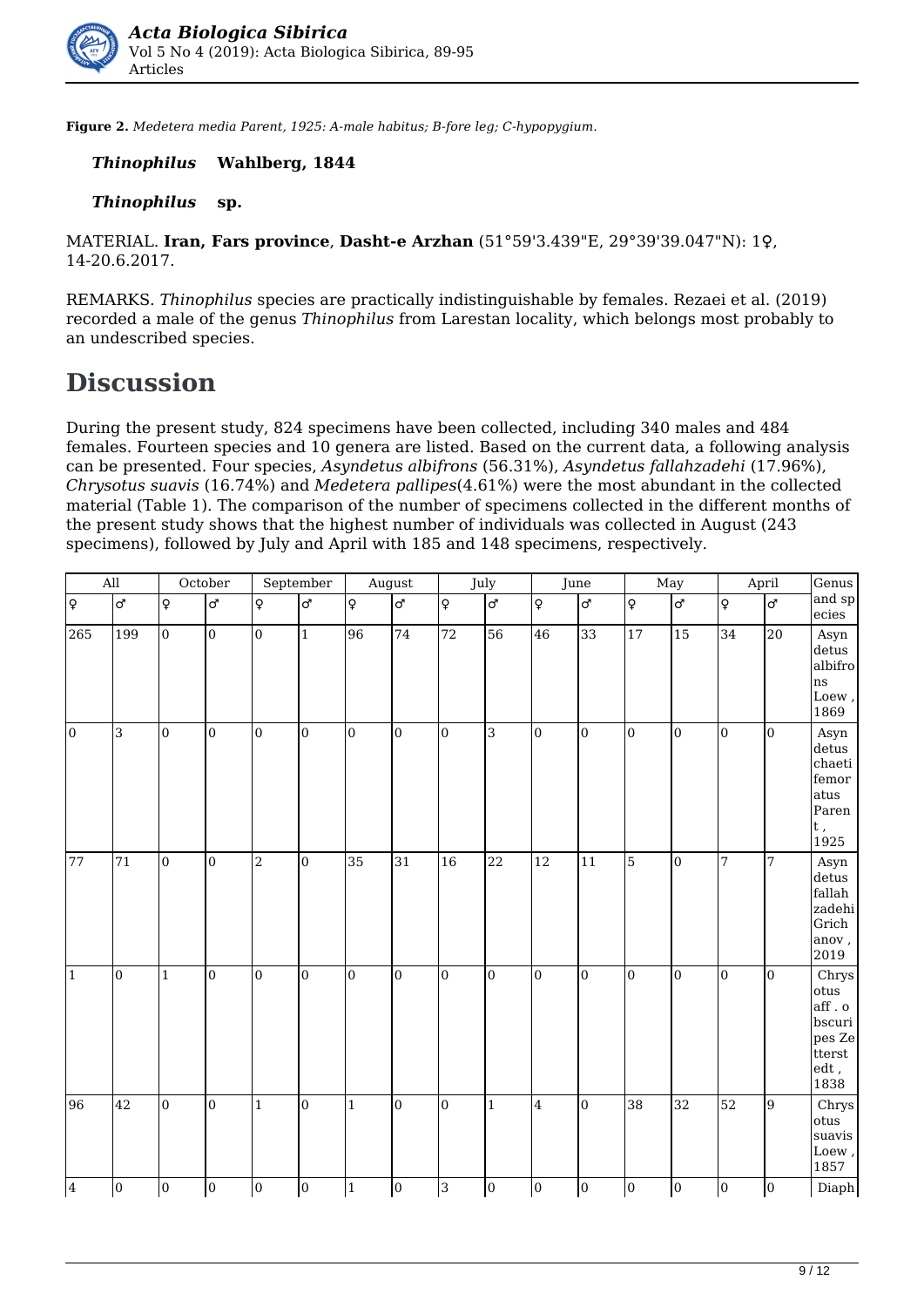

|                       |                         |                     |                                |                     |                                  |                     |                       |                      |                      |                 |                      |                 |                 |                  |                 | orus<br>$\operatorname{aff}$ . $\operatorname{p}$<br>arenti<br>Stack<br>${\rm e} {\rm l} {\rm b} {\rm e} {\rm r} {\rm g}$<br>1928 |
|-----------------------|-------------------------|---------------------|--------------------------------|---------------------|----------------------------------|---------------------|-----------------------|----------------------|----------------------|-----------------|----------------------|-----------------|-----------------|------------------|-----------------|-----------------------------------------------------------------------------------------------------------------------------------|
| $\vert$ 0             | $\mathbf 1$             | $\vert$ 0           | $\boldsymbol{0}$               | $\mathbf 0$         | $\boldsymbol{0}$                 | $\boldsymbol{0}$    | $\mathbf 0$           | $\boldsymbol{0}$     | $\mathbf 1$          | $\overline{0}$  | $\overline{0}$       | $\vert$ 0       | $\overline{0}$  | $\overline{0}$   | $\vert 0 \vert$ | $\rm Dolic$<br>hopus<br>lairdi<br>Olejni<br>$\mathrm{cek}$ ,<br>Mohs<br>en $\&$<br>$\rm Ouda$ ,<br>1995                           |
| $\overline{0}$        | $\mathbf 1$             | $\vert$ 0           | $\mathbf{0}$                   | $\overline{0}$      | $\mathbf{0}$                     | $\mathbf{0}$        | $\vert_0$             | $\overline{0}$       | $\mathbf 1$          | $\overline{0}$  | $\overline{0}$       | $\vert$ 0       | $\vert$ 0       | $\vert$ 0        | l0              | Hydr<br>ophor<br>us pra<br>ecox (<br>Lehm<br>$\,$ ann $_{\prime}$<br>1822)                                                        |
| 14                    | $\overline{\mathbf{8}}$ | $\overline{4}$      | $\mathbf 1$                    | $\mathbf 0$         | $\boldsymbol{0}$                 | $\boldsymbol{0}$    | $\,2$                 | $\overline{7}$       | $\bf{4}$             | $\vert$ 1       | $\overline{0}$       | $\vert$ 0       | $\vert$ 1       | $\vert$ 2        | $\overline{0}$  | Mede<br>tera<br>media<br>Paren<br>$\ensuremath{\mathrm{t}}$ , 192                                                                 |
| 23                    | 15                      | $\vert$ 0           | $\boldsymbol{0}$               | $\overline{0}$      | $\mathbf 0$                      | $\mathbf{0}$        | $\overline{a}$        | $\overline{0}$       | $\overline{0}$       | $\overline{0}$  | $\overline{0}$       | $\overline{11}$ | 8               | $\overline{12}$  | $\overline{5}$  | ${\bf Mede}$<br>tera p<br>allipes<br>(Zett<br>ersted<br>$\begin{matrix} t \\ 1843 \end{matrix}$                                   |
| $\vert$ 1             | $\overline{0}$          | $\overline{0}$      | $\mathbf{0}$                   | $\overline{0}$      | $\boldsymbol{0}$                 | $\boldsymbol{0}$    | $\vert$ 0             | $\mathbf{0}$         | $\mathbf 0$          | $\overline{0}$  | $\overline{0}$       | $\vert$ 1       | $\overline{0}$  | $\overline{0}$   | $\overline{0}$  | $\operatorname{Sciap}$<br>us aff<br>adu<br>$\operatorname{mbrat}$<br>us (B<br>ecker<br>1902)                                      |
| $\sqrt{1}$            | $\vert$ 0               | $\overline{0}$      | $\vert$ 0                      | $\boldsymbol{0}$    | $\boldsymbol{0}$                 | $\overline{0}$      | $\overline{0}$        | $\boldsymbol{0}$     | $\boldsymbol{0}$     | $\overline{0}$  | $\vert$ 0            | $\vert$ 1       | $\vert$ 0       | $\overline{0}$   | $\vert$ 0       | Synto<br>rmon<br>aff.p<br>allipes<br>(Fabr)<br>icius,<br>1794)                                                                    |
| $\vert$ 1             | $\boldsymbol{0}$        | $\vert_0$           | $\bf{0}$                       | $\mathbf{0}$        | $\mathbf{0}$                     | $\mathbf{1}$        | $\overline{0}$        | $\mathbf{0}$         | $\overline{0}$       | $\overline{0}$  | $\overline{0}$       | $\overline{0}$  | $\vert$ 0       | $\vert_0$        | $\vert$ 0       | Tachy<br>trechu<br>s plani<br>tarsis<br>Becke<br>r,<br>1907                                                                       |
| $\overline{1}$<br>484 | $\boldsymbol{0}$<br>340 | $\overline{0}$<br>5 | $\overline{0}$<br>$\mathbf{1}$ | $\overline{0}$<br>c | $\boldsymbol{0}$<br>$\mathbf{1}$ | $\mathbf{0}$<br>134 | $\overline{0}$<br>109 | $\overline{0}$<br>98 | $\overline{0}$<br>88 | $\vert$ 1<br>64 | $\overline{0}$<br>44 | $\vert$ 0<br>73 | $\vert$ 0<br>56 | $\vert$ 0<br>107 | $\vert$ 0<br>41 | Thino<br>philus<br>${\rm sp}$ .<br>All                                                                                            |

**Table 1.** *Number of males and females of collected long-legged fly species (Diptera, Brachycera, Dolichopodidae) in Fars, Iran* 

The genera *Diaphorus* Meigen, 1824, *Dolichopus* Latreille, 1796, *Hydrophorus* Fallén, 1823, and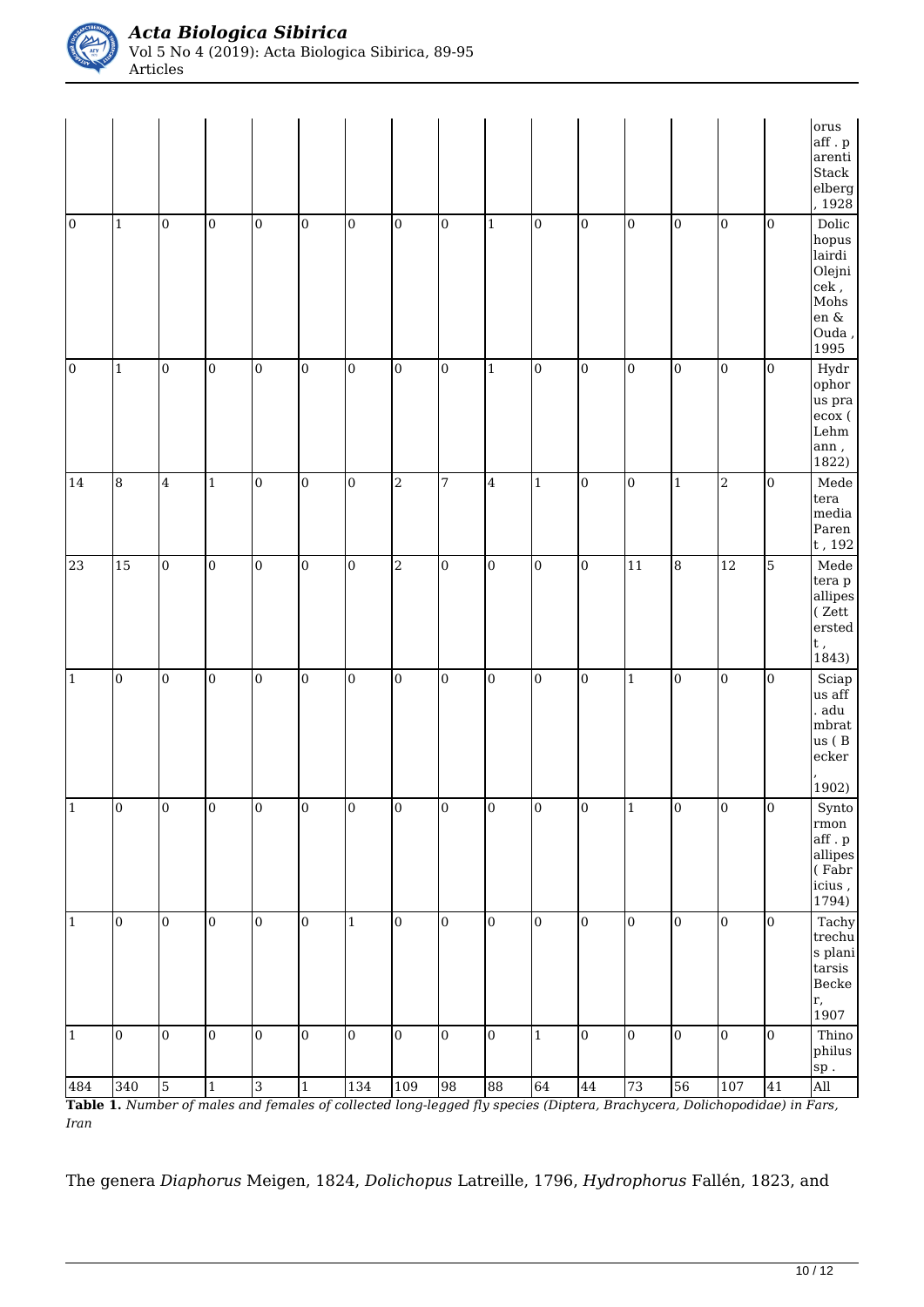

*Syntormon* Loew, 1857 are recorded in the Fars province for the first time. These genera were previously recorded from the northern provinces of Iran and the records of them from southern Iran show their wider distribution in the Iranian plateau. *Dolichopus lairdi* Olejnicek, Mohsen & Ouda, 1995 is newly added to the Iranian insect fauna.

As mainly Malaise traps were used for collecting in the current study, no more conclusions on ecological and biological traits can be made. Further studies on the distribution, systematics, behavior and ecology should clearly be supported.

# **Acknowledgements**

The research was supported by the Islamic Azad University, Jahrom Branch, Jahrom, Iran and the All-Russian Institute of Plant Protection project N 0665-2019-0014, St. Petersburg-Pushkin, Russia.

# **References**

Ahmadi A, Gheibi M, Ostovan H, Hesami S, Grichanov IYa. 2016. New records of Dolichopodidae (Diptera) from Central Provinces of Iran. Halteres 7: 191-196.

Grichanov IYa. 2007. A checklist and keys to Dolichopodidae (Diptera) of the Caucasus and East Mediterranean. Plant Protection News Supplements. St. Petersburg: VIZR.

Grichanov IY. 2016. Review of predatory flies of the family Dolichopodidae (Diptera) in Iran. Acta Biologica Sibirica 2(4): 11–14. Doi: 10.14258/abs.v2i4.1700

Grichanov IYa. 2017. Alphabetic list of generic and specific names of predatory flies of the epifamily Dolichopodoidae (Diptera). Plant Protection News Supplements 23. St. Petersburg: VIZR.

Grichanov IYa, Ahmadi A, Kosterin OE. 2017. New records of long-legged flies (Diptera, Dolichopodidae) from Central and North-Eastern Iran. Acta Biologica Sibirica 3(4): 99–112. Doi: 10.14258/abs.v3i4.3636

Grichanov IYa, Rezaei S. 2019. A new species of Asyndetus Loew, 1869 from Iran (Diptera: Dolichopodidae). Halteres 10: 35–39.

Khaghaninia S, Gharajedaghi Y, Grichanov IYa. 2014. A contribution to the knowledge of the family Dolichopodidae (Diptera) in East Azerbaijan province of Iran. Check List: The Journal of Biodiversity Data 10(3): 588–593. Doi: 10.15560/10.3.588

Kazerani F, Khaghaninia S, Talebi AA, Grichanov IYa. 2015. Genus Sciapus (Diptera: Dolichopodidae) in Iran, with description of one new species and new records. Acta Entomologica Musei Nationalis Pragae 55(1): 401–409.

Negrobov OP, Selivanova OV, Maslova OO, Chursina MA. 2013. Check-list of predatory flies of the family Dolichopodidae (Diptera) in the fauna of Russia. In: Grichanov IYa, Negrobov OP, editors. Fauna and taxonomy of Dolichopodidae (Diptera). Collection of papers. Plant Protection News Suppl. St. Petersburg: VIZR RAAS, p. 47–93.

Rezaei S, Grichanov IYa, Fallahzadeh M. 2019. First records of long-legged flies (Diptera, Dolichopodidae) from Fars Province of Iran. Acta Biologica Sibirica 5(1): 6-11. Doi: 10.14258/abs.v5.i1.5184

# **Citation:**